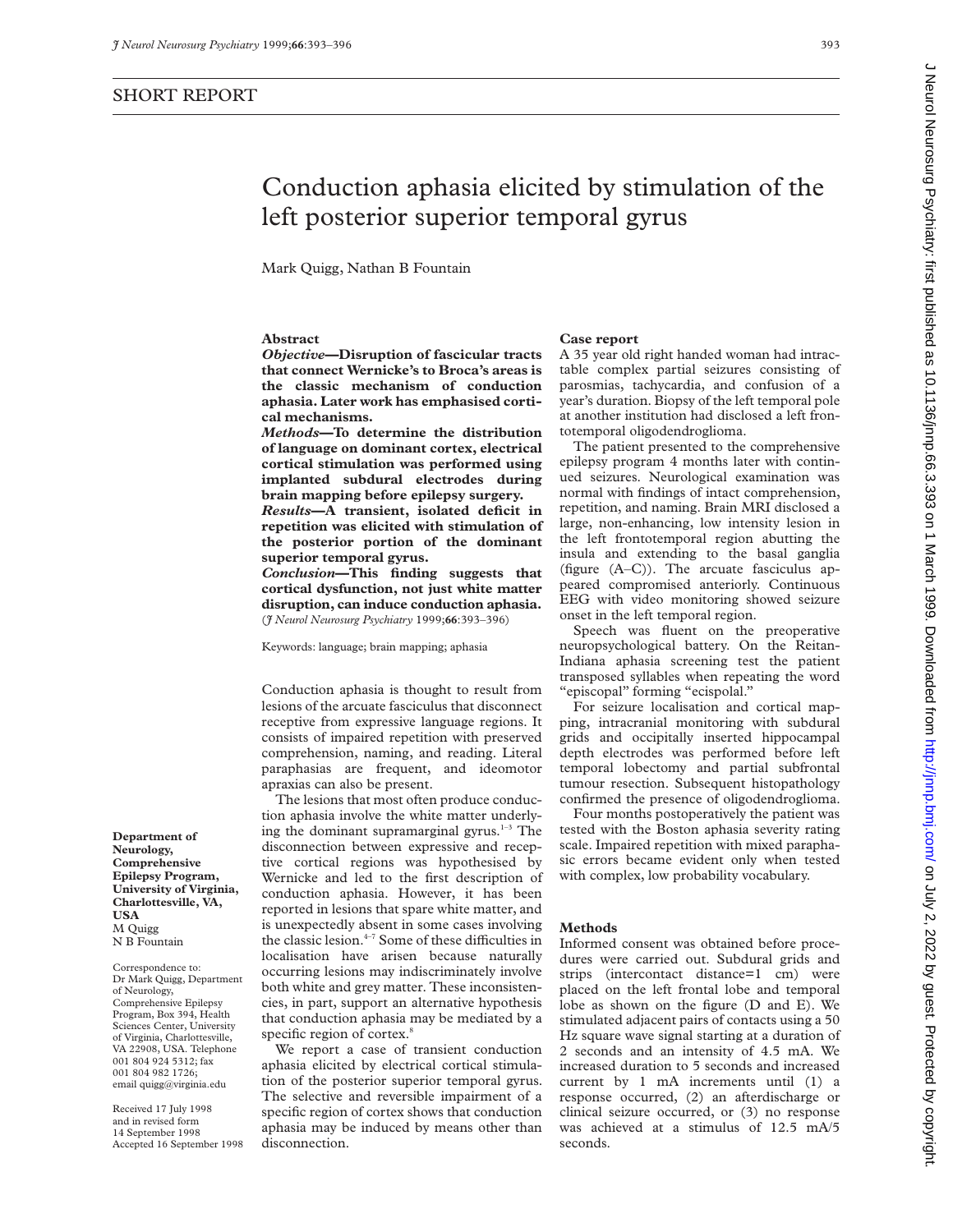

*(A) Axial, (B) sagittal, and (C) coronal views of a T1 weighted, uncontrasted MRI taken before placement of subdural electrodes demonstrates the large, frontotemporal cystic mass of the dominant hemisphere. The arcuate fasciculus is intact posteriorly but is diYcult to identify anteriorly near Broca's region. (D) Coronal view after electrode placement confirming location of electrode STS 4 upon the superior temporal gyrus (white arrow). (E) Three dimensional MRI reconstruction* showing the array of subdural electrodes. Stimulation at pairs LG4, 5, and 10 caused either global or non-fluent aphasia,<br>and stimulation at STS3,4 caused conduction aphasia. STS and ITS=superior and inferior temporal stri *LG=upper and lower grid; SF=sylvian fissure.*

### **Results**

Stimulation in adjacent contact pairs (lower grid electrodes 4, 5, and 10 in the figure (E)) induced anomia and speech arrest in Broca's region. Stimulations of 5 seconds duration and 6 mA intensity at electrodes 3 and 4 of the superior temporal strip (figure (E)) induced a language disorder similar to conduction aphasia: (1) recitation was normal; (2) naming "thumb," "index finger," and "tie" was normal; (3) command following—"show me your thumb"—was normal; and (4) repetition— "Bill Clinton", "Commonwealth of Virginia"—was reproducibly impaired. No paraphasic errors were found. No afterdischarges were elicited. Stimulations at other sites had no clinical manifestations.

# **Discussion**

Our finding of an isolated deficit of repetition elicited by electrical cortical stimulation is relevant because it runs counter to the prevailing view that disconnection of a white matter tract is necessary for conduction aphasia. The precise localisation offered by cortical stimulation suggests that a focal region of the posterior superior temporal gyrus of the language dominant hemisphere can mediate language dysfunction most consistent with conduction aphasia. Because practical considerations limit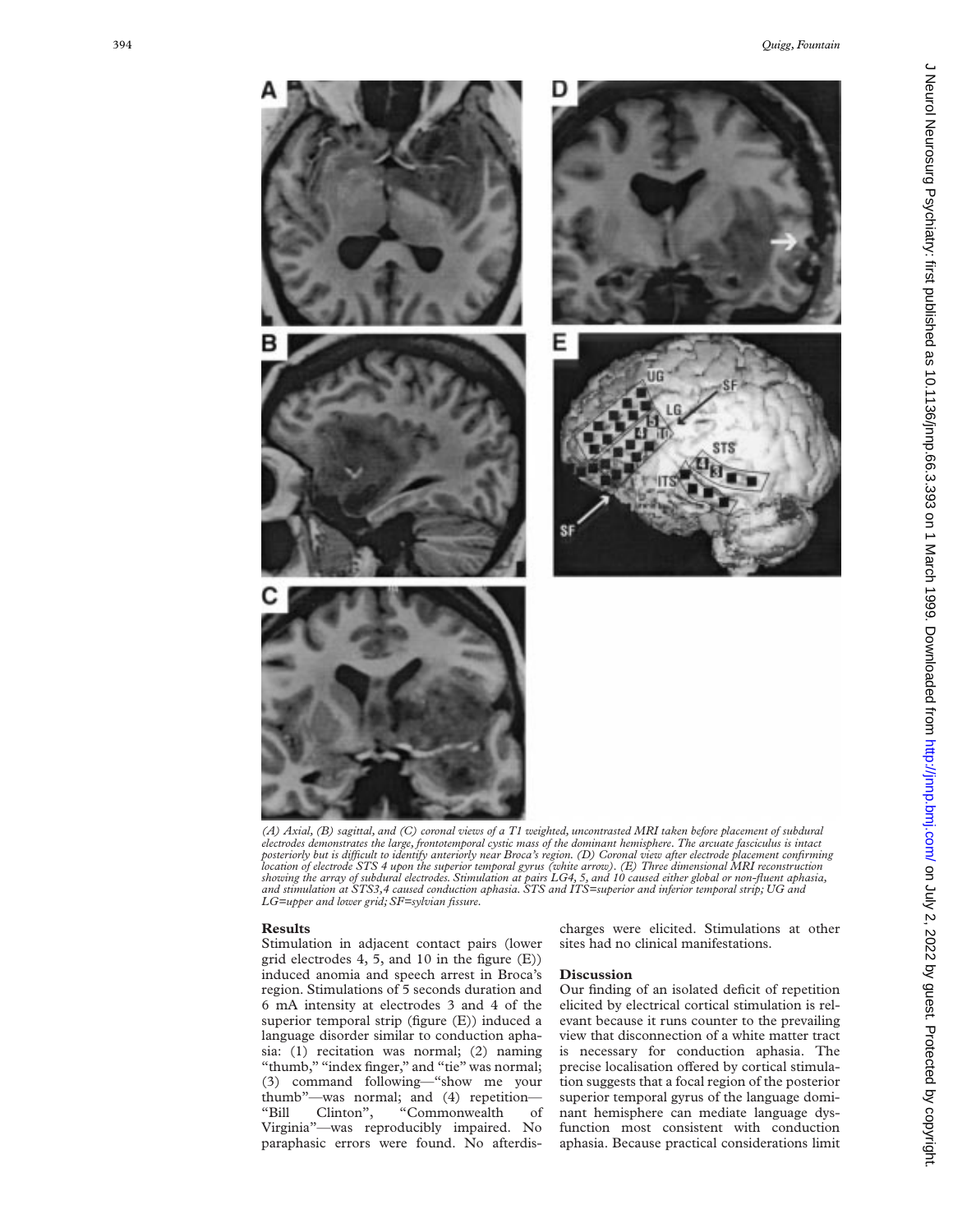complex testing during intracranial electrical stimulation, we were only able to test the basic abilities of naming, recitation, repetition, and command following. We were not able to test other findings that define the full syndrome of conduction aphasia.<sup>2</sup>

The arcuate fasiculus is a white matter tract that runs from Wernicke's area in the posterior superior temporal gyrus, arches around the sylvian fissure, and runs anteriorly from the inferior parietal lobe to the inferior frontal lobe of Broca's region.<sup>3</sup> Wernicke postulated that a lesion of the arcuate fasciculus that disconnected receptive from expressive centres would produce a deficit in repetition, or "conduction aphasia". Others have proposed that a single cortical centre was responsible for integration of receptive and expressive regions yet was independent of them.<sup>8</sup>

Evidence from subjects with conduction aphasia usually supports the concept of disconnection. In these studies (usually patients with strokes), disruption of the arcuate fasciculus is obligate with variable involvement of adjacent regions of suprasylvian or subsylvian cortex.<sup>13</sup> Circumscribed lesions of the arcuate fasciculus that spared overlying cortex have been offered as evidence of disconnection, $9-11$  but white matter lesions are not able to differentiate between the relative importance of disruption of the arcuate fasciculus versus disconnections of overlying neurons along its course.

Physiological findings have also supported disconnection as the mechanism of conduction aphasia. Regional blood flow determined by xenon CT was absent in Broca's region in stroke patients with conduction aphasia, suggesting functional disconnection.<sup>12</sup> However, studies of cortical strokes, in determinations of cortical versus subcortical mechanisms, can be misleading because regions of destruction involve both cortex and the arcuate fasciculus.

Finally, electrical stimulation of eloquent cortex produced both Broca's and Wernicke's aphasias but not conduction aphasia, $13$  suggesting that conduction aphasia is not cortically mediated. Notably, in this series of patients with implanted subdural electrodes, the testing paradigm involved mainly reading aloud, and repetition may not have been adequately tested.13 Thus this finding may have been missed in other patients and may not be unique to our patient.

Other studies suggest that disconnection may not be the only mechanism of conduction aphasia. Some cases of conduction aphasia were caused by lesions that clearly spared the arcuate fasciculus.<sup>45</sup> Similarly, lesions of the arcuate fasciculus have not always resulted in conduction aphasia.<sup>6</sup> Furthermore, physiological data provided by PET imaging does not clearly support the disconnection theory. In one study of stroke and conduction aphasia, cerebral metabolic patterns had no clear correlation to clinical findings, $7$  suggesting that functional disconnection is not necessary to produce conduction aphasia.

Our findings support the view that conduction aphasia is a cortically based phenomenon. At the least, this case shows that cortex in addition to its connecting white matter tracts is necessary to mediate repetition. Two findings support this conclusion. Firstly, the large frontotemporal tumour compromised the arcuate fasciculus but spared the overlying cortex (figure). Despite the white matter lesion, the patient had no preoperative evidence of a significant conduction aphasia (although subtle findings were disclosed after partial resection). Secondly, electrical stimulation of the superior temporal gyrus elicited transient conduction aphasia, specifically demonstrating that cortical function is necessary for normal repetition.

The large frontotemporal tumour could confound our interpretation. It is theoretically possible that eloquent cortex was abnormally represented as a consequence of a chronic mass lesion. By this "remapping" process, stimulation of a makeshift language area may have unexpectedly resulted in conduction aphasia, even though this region might not normally mediate this function in other subjects. This process seems unlikely as the tumour displaced no other language functions, such as expressive language in Broca's region.

Another consideration is the possibility that electrical stimulation was not confined to the cortex, and non-specific electrical disruption of underlying arcuate fasciculus may account for our findings. Basic electrical properties and previous studies suggest that neuronal activation caused by electrical stimulation remains highly confined to the immediate vicinity of the stimulating electrodes, especially at the low current required.<sup>14 15</sup> Furthermore, there was no measurable afterdischarge that could spread to surrounding regions and confound results. Electrical stimulation, unlike clinicopathological correlations in stroke, more selectively separates cortical from white matter dysfunction.

In our patient, the posterior superior temporal gyrus was spared during partial resection of the tumour, in part because of our mapping of conduction aphasia, but mainly because the tumour involved more anterior portions of the temporal lobe. Our findings suggest that stimulation paradigms should test for conduction aphasia if the area of potential resection involves the posterior, perisylvian cortex. Risk and benefits of a resection amidst eloquent cortex must be calculated on an individual basis.

In summary, these findings show that dysfunction of the posterior superior temporal cortex can induce a syndrome similar to conduction aphasia. This study suggests that conduction aphasia is not simply a disconnection syndrome but can result from stimulation of the posterior perisylvian cortex.

We thank Dr H Robert Brashear for administration of the Boston aphasia battery and for his helpful suggestions.

- 1 Benson D, Sheremata W, Bouchard R, *et al*. Conduction aphasia. *Arch Neurol* 1973;**28**:339–46.
- 2 Benson D. Aphasia. In: Heilman K, Valenstein E, eds. *Clini-cal neurophysiology*. New York: Oxford University Press,  $1993.18 - 32.$
- 3 Damasio H, Damasio A. The anatomic basis of conduction aphasia. *Brain* 1980;**103**:337–50.